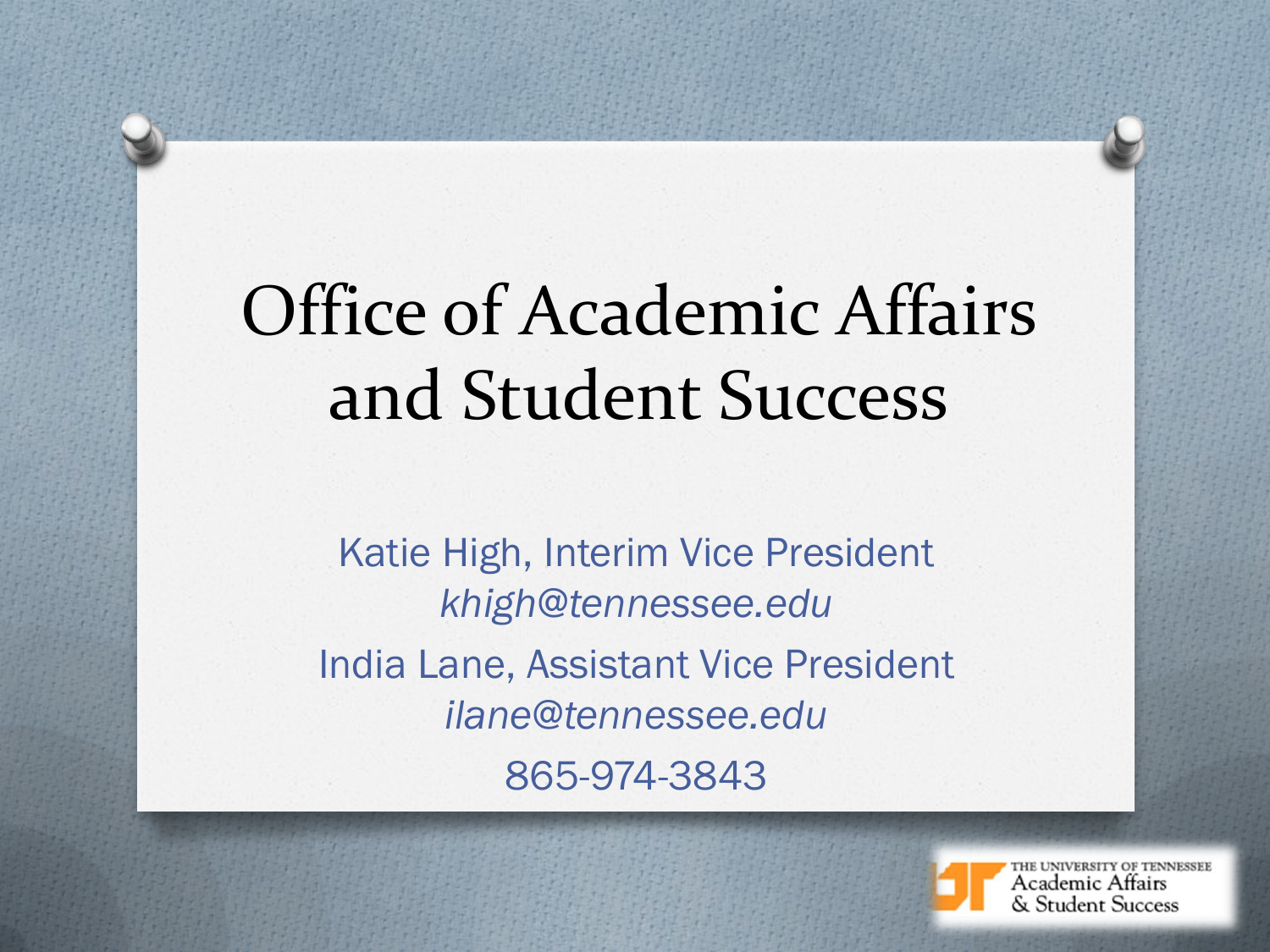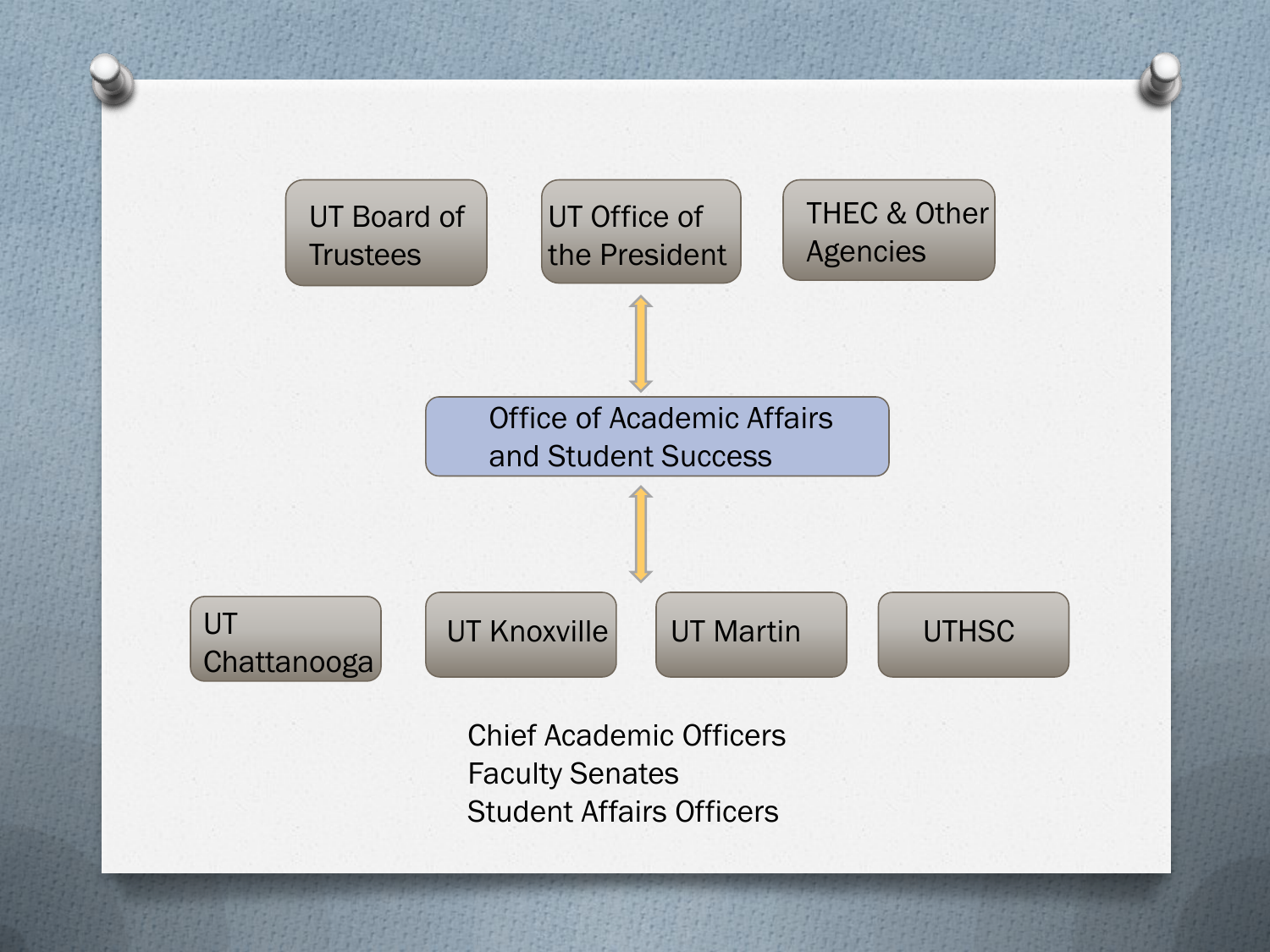#### Academic Affairs and Student Success Responsibilities

- *O* Resource for Institutional Research
- *O* Host for UT Online Programs, Kingsport Center for Higher Education
- *O* UT Press
- *O* Academic policy issues
- *O* Strategic plans and mission statements
- *O* Liaison and compliance office for UT, BOT, state, regional and federal agencies
- *O* [www.tennessee.edu/system/academicaffairs/index.html](http://www.tennessee.edu/system/academicaffairs/index.html)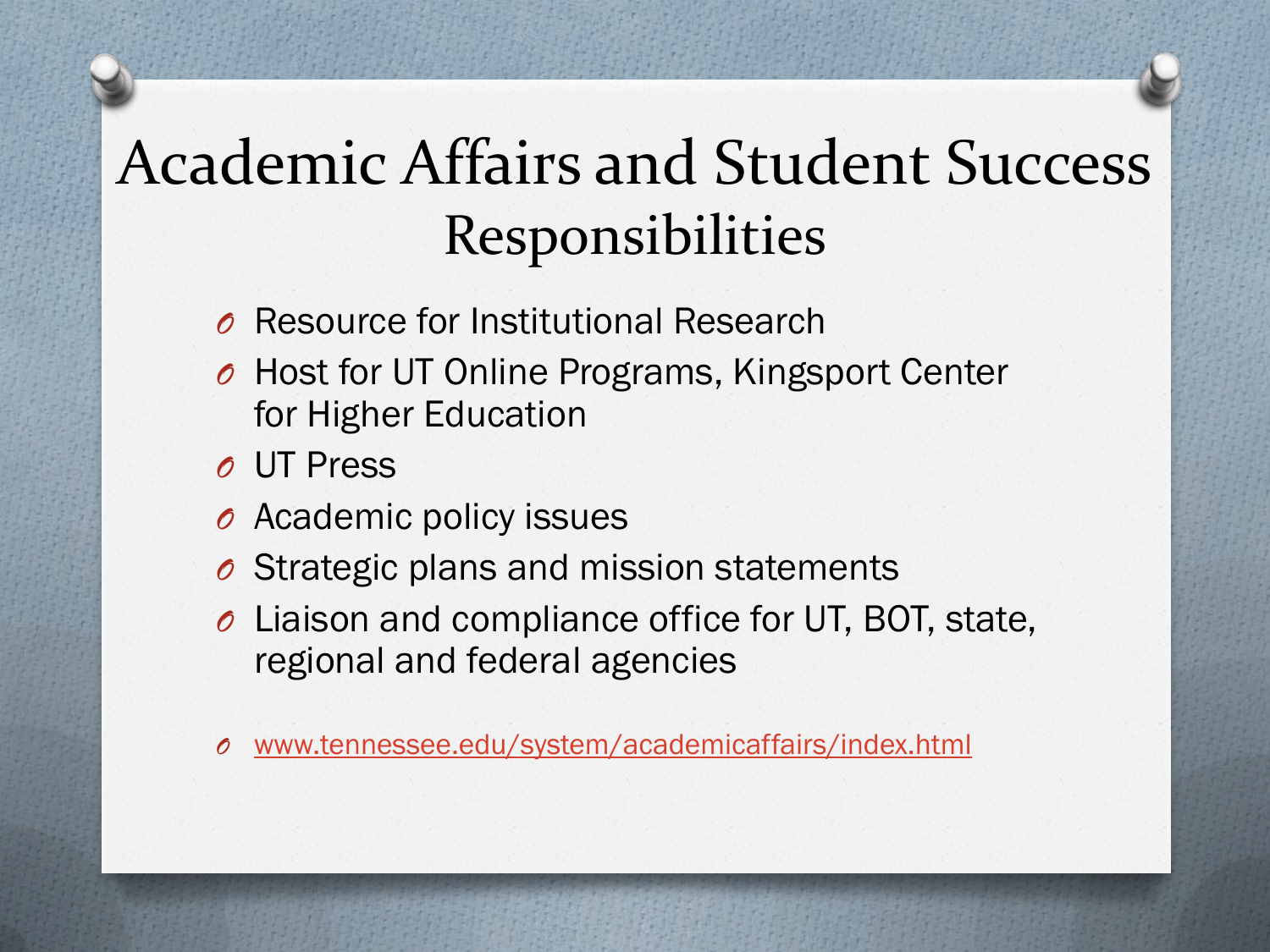## What we do UT Board of Trustees

- *O* Staff support and liaison for UT Board of Trustees
- *O* Academic Affairs Committee
- *O* Facilitate Board review and approval:
	- *O* Faculty handbook revisions
		- *O* Appointment, tenure, promotion, termination
		- *O* Academic freedom and faculty rights
	- *O* New programs
	- *O* Tenure and expedited tenure
	- *O* Academic program inventory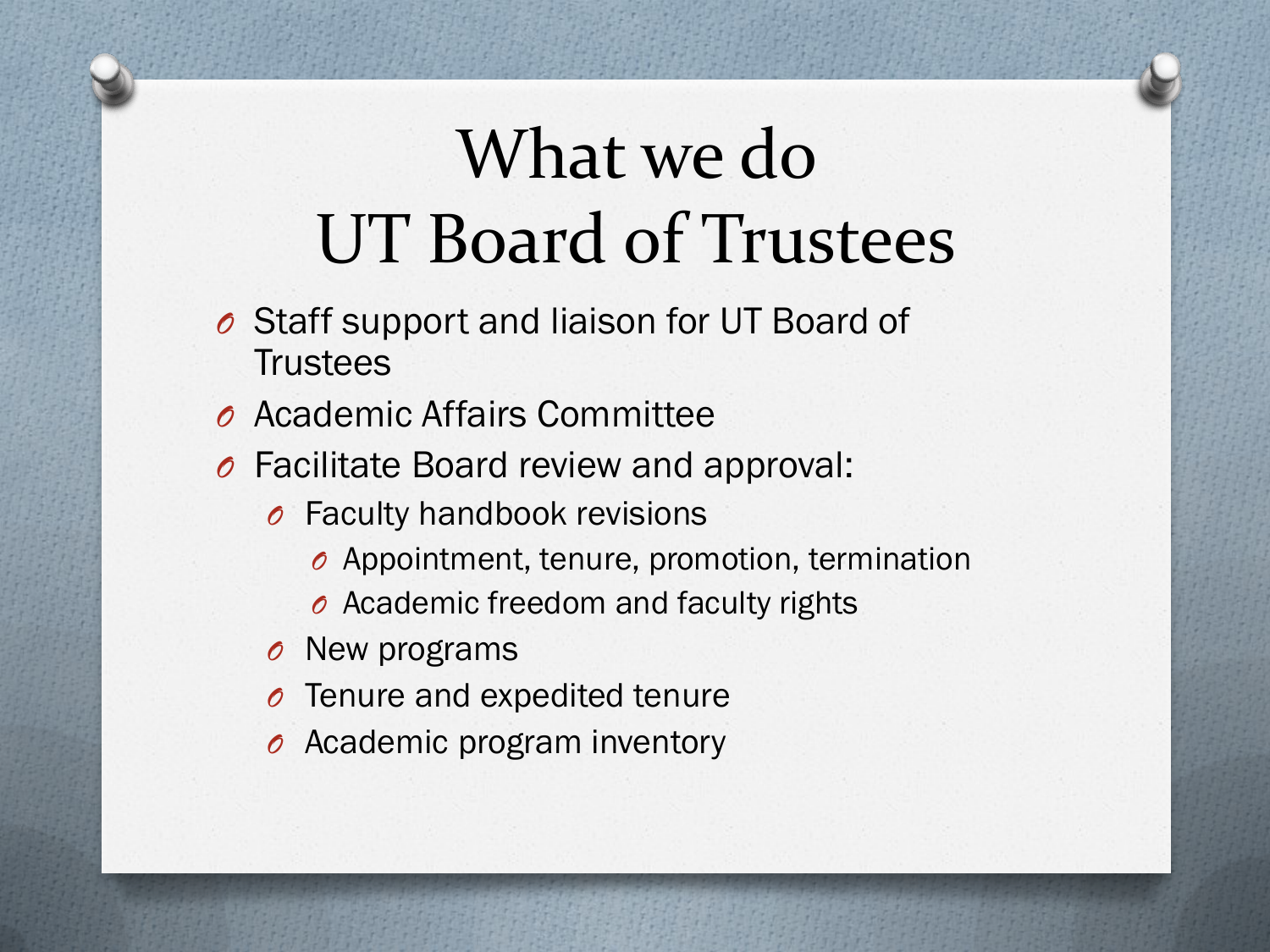#### What we do Tennessee Higher Education Commission

- *O* Campus Liaison with THEC
- *O* Program Development
	- *O* New degree programs
	- *O* Program changes and discontinuation
	- *O* Low producing programs
- *O* Legislative agenda
- *O* Grants and state-wide programs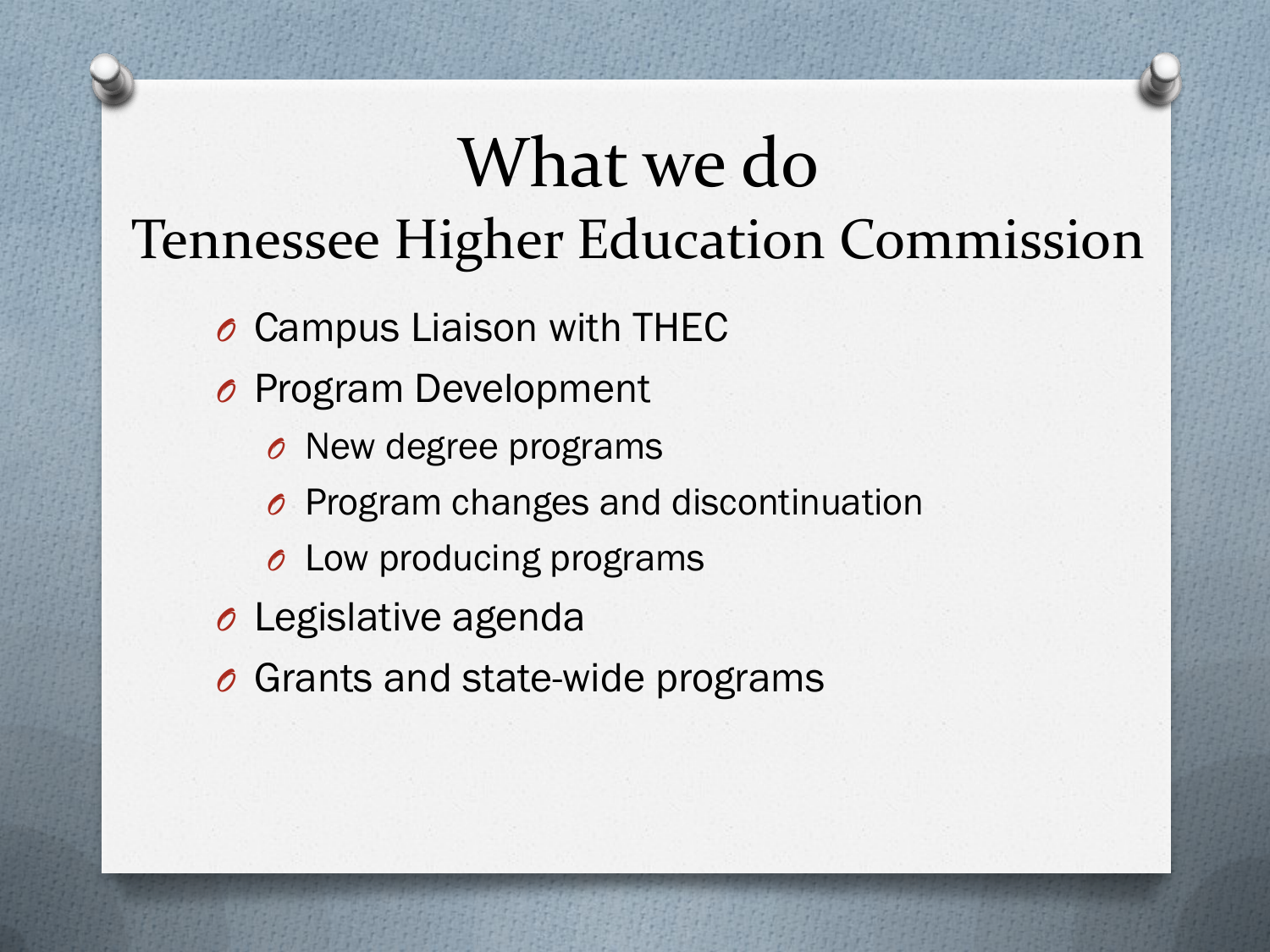### What we do Other agencies

- *O* Tennessee Student Assistance Commission
- *O* Southern Association of Colleges and Schools (Commission on Colleges)
- *O* Southern Regional Education Board (Academic Common Market)
- *O* Department of Education
- *O* College Board (ACT)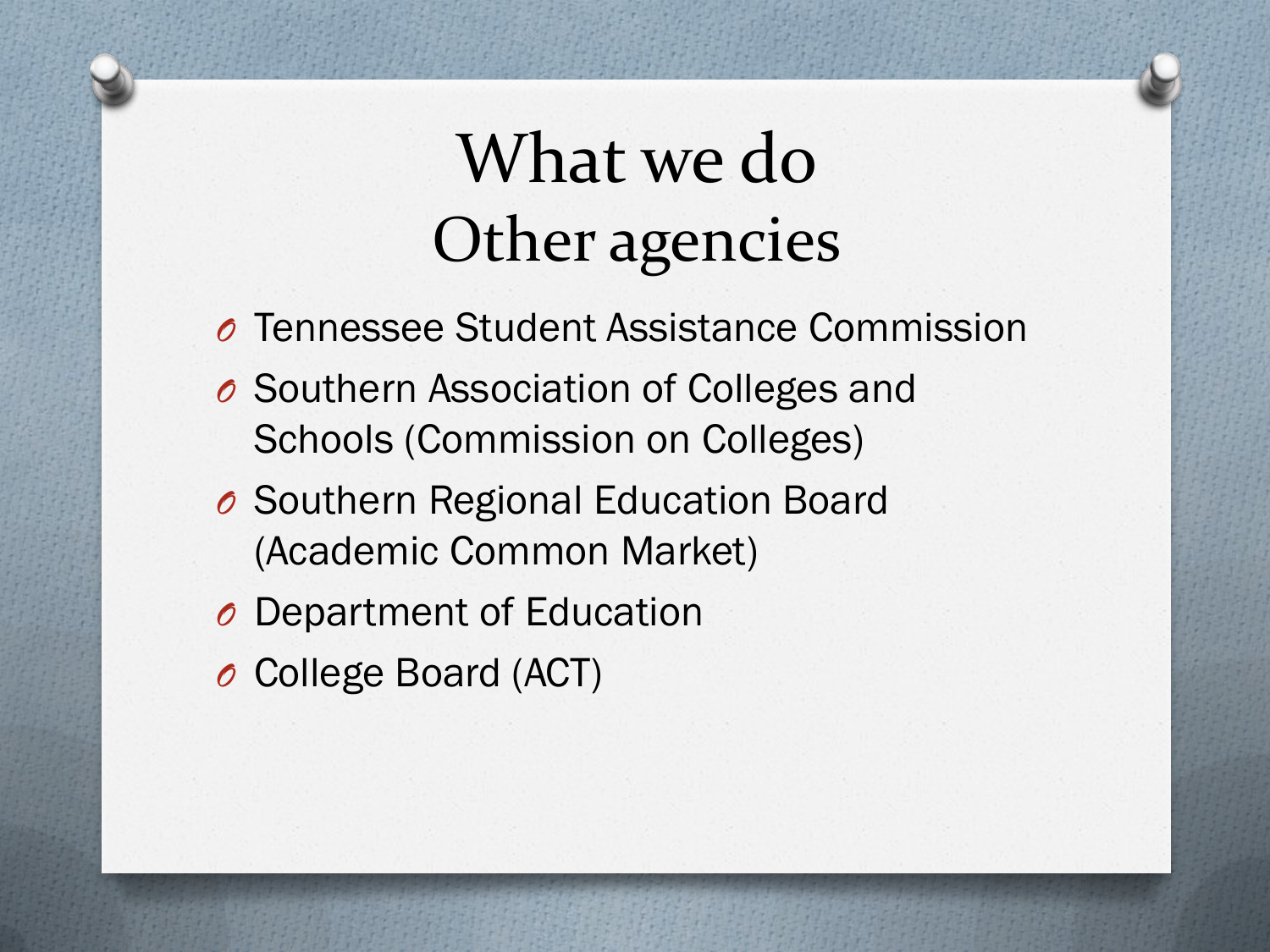### What we do UT Office of the President

- *O* Advisement on policy
- *O* Research Institutional and other
- *O* White papers on state-wide issues
- *O* Legislative relationships and responses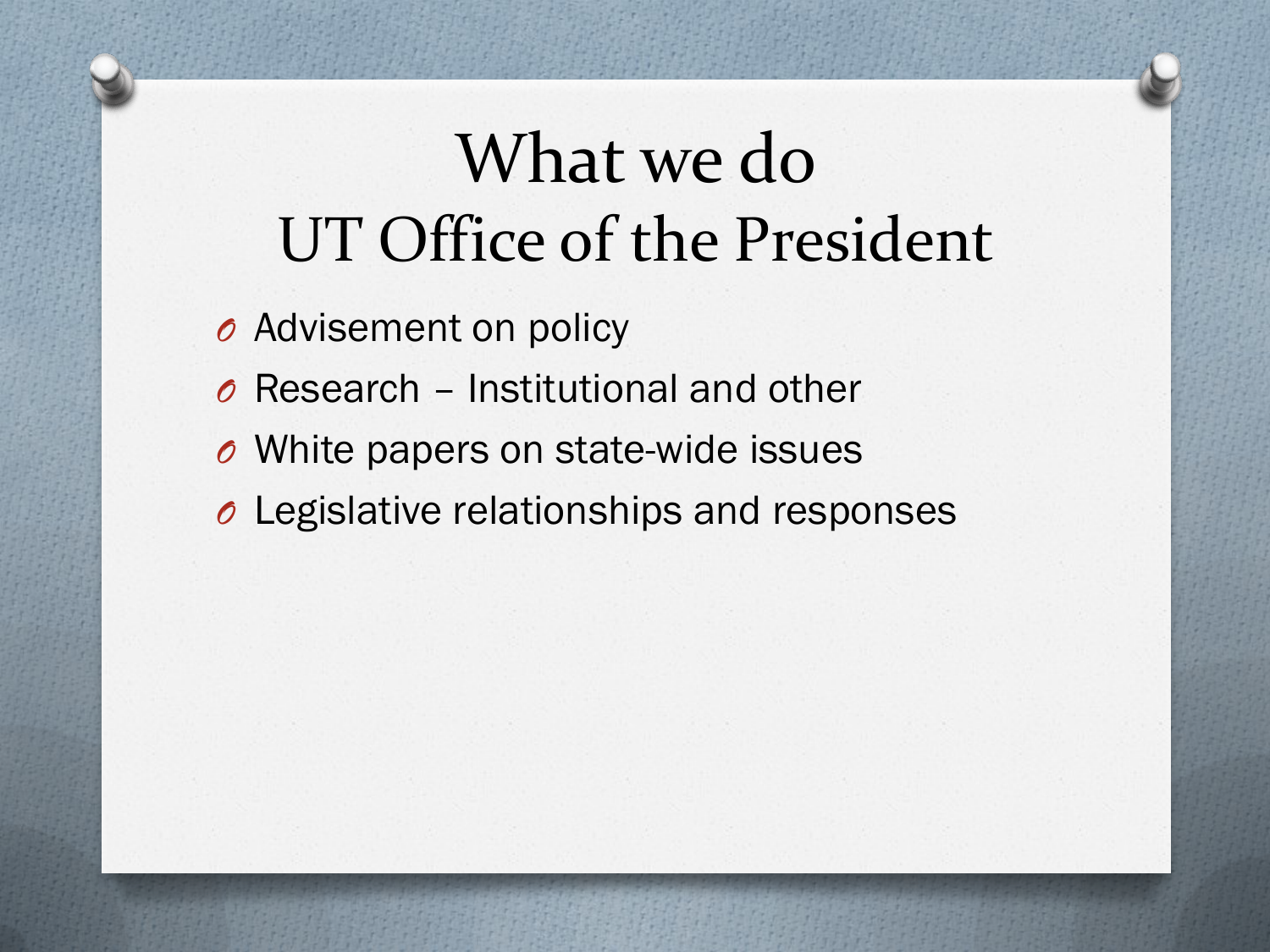#### Academic Affairs and Student Success Faculty and Students

- *O* Host of UT Academic Freedom, Responsibility and Tenure policy
- *O* Resource and facilitator
	- *O* Faculty appointments and handbooks
	- *O* Academic policy or issues
	- *O* Student policies
- *O* Staff support and facilitate system-wide groups
	- *O* University Faculty Council
	- *O* University Student Council
- *O* Review Faculty Appeals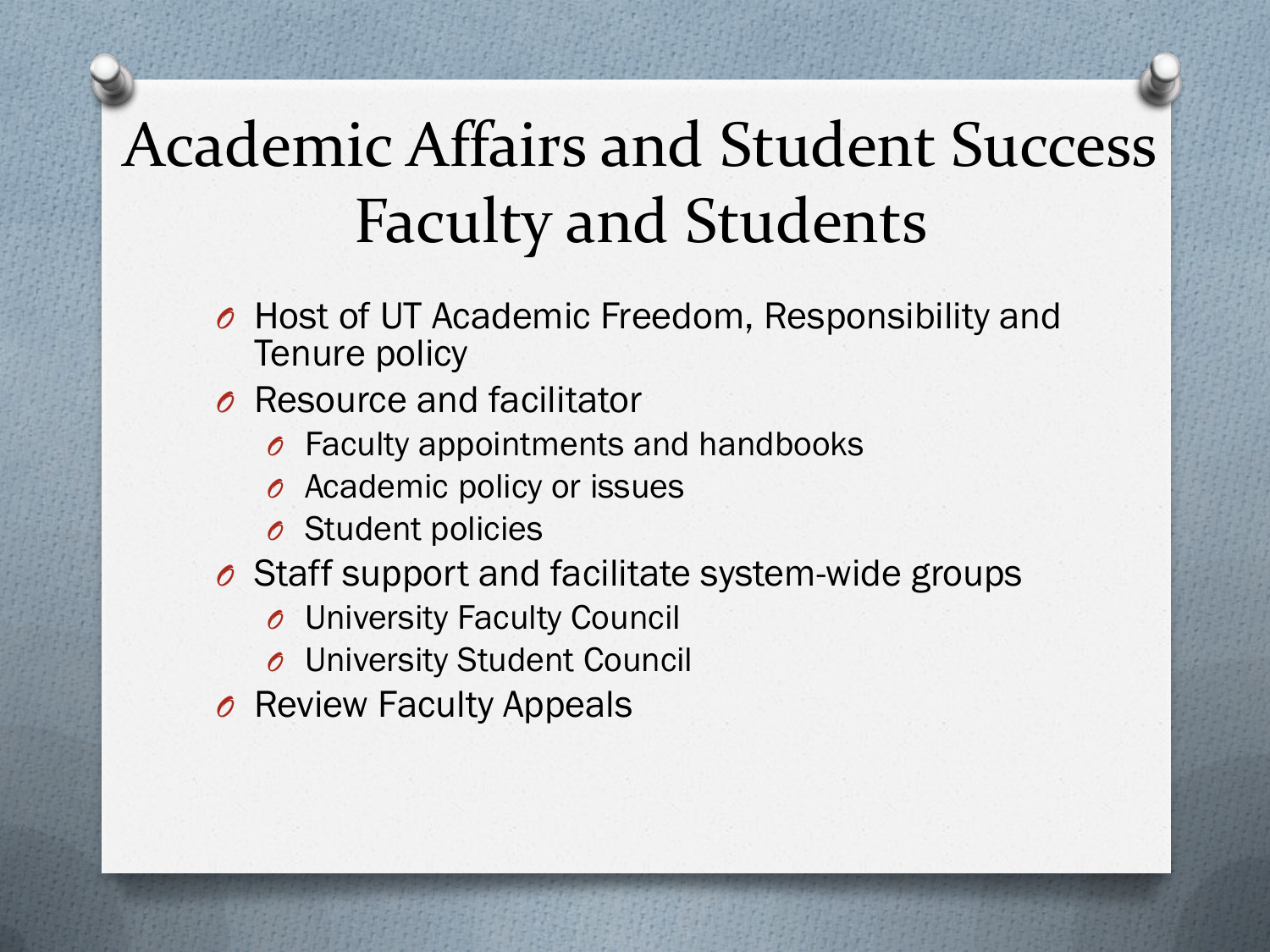## Recent Activity University- wide

- *O* Focus on Institutional Research
- *O* UT Library Cost-sharing/saving initiative
- *O* UT Press study and recommendations
- *O* Faculty Handbook retreat
- *O* Liaison and facilitator for University Faculty Council
- *O* New program proposals
- *O* Program Integrity in Higher Education Act
	- *O* Authorization for Distance Education
	- *O* Student Complaint System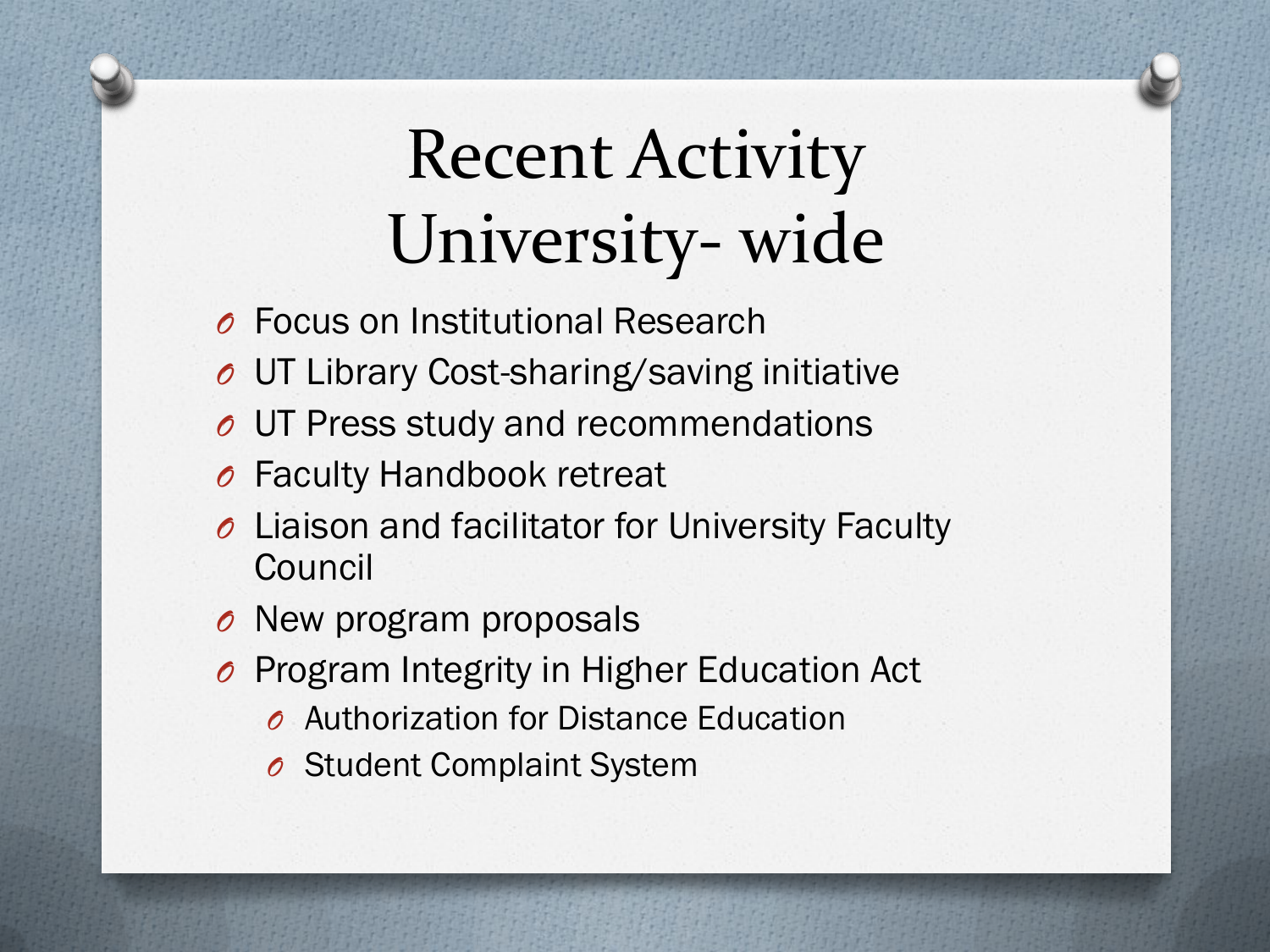### Recent Activity State of Tennessee

- *O* Complete College Tennessee Act and Transfer Paths
- *O* Lottery Scholarship Stabilization
- *O* Complete College Related Grants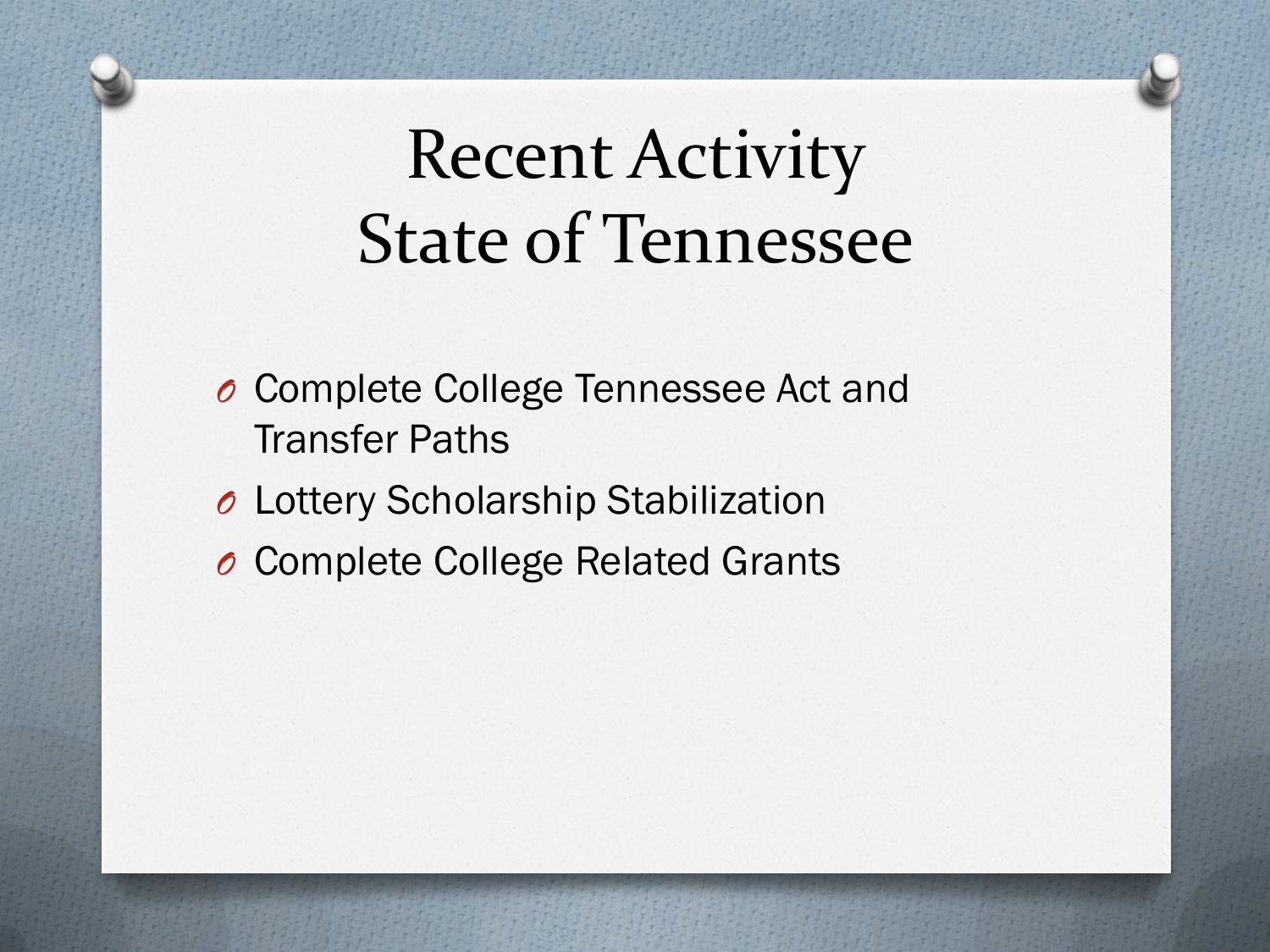## On the Horizon

- *O* Electronic Handbook Revision Process *O* Potential Board Policy Reviews *O* System CIO Search *O* Complete College Academies *O* "Near completers" pilot project
- *O* Mentoring programs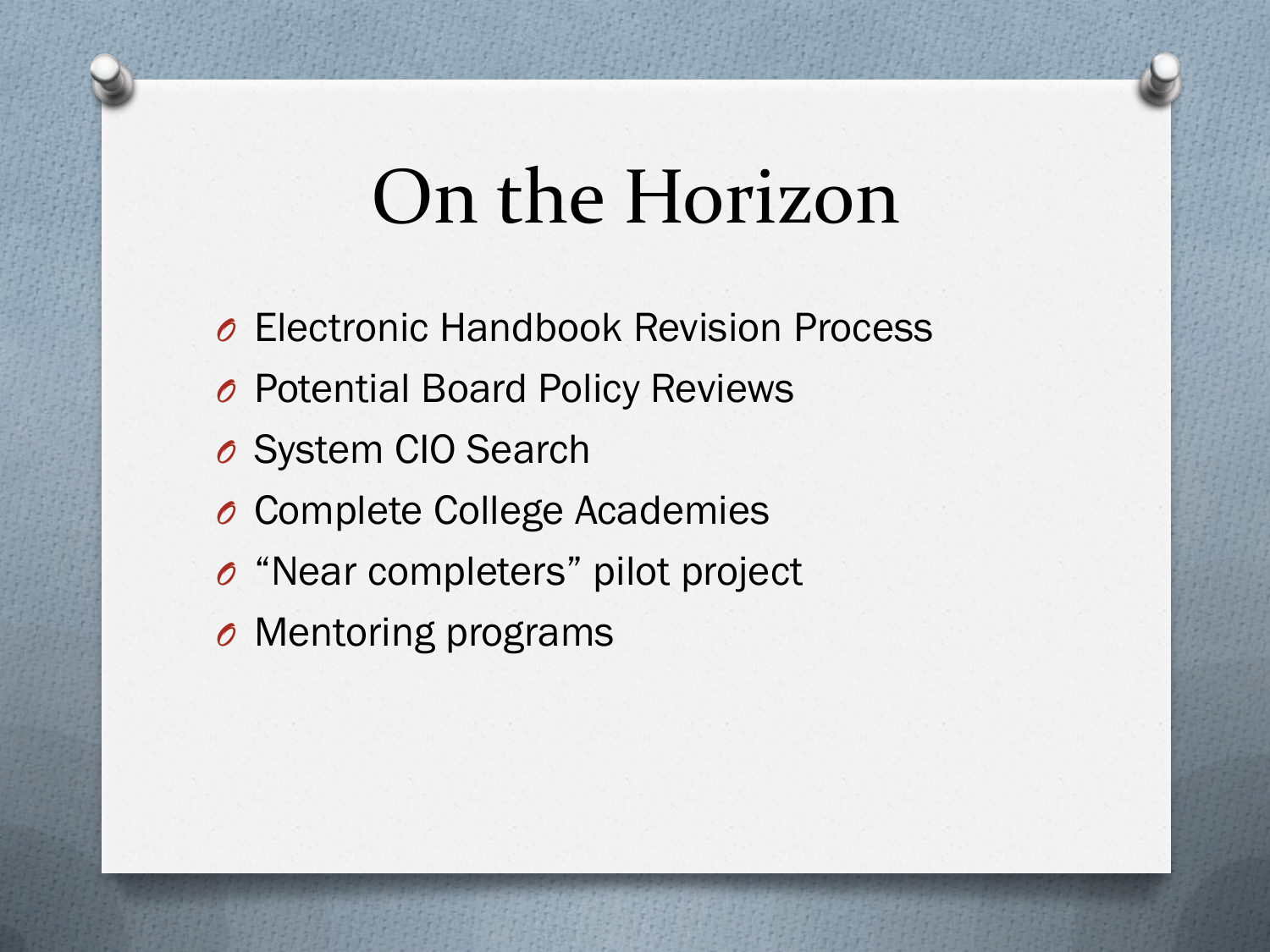## UT-Knoxville

*O* Get to know more faculty and programs *O* Facilitate collaborations among campuses *O* Provide resources and information *O* Support the ongoing handbook items *O* Assure adequate service from system *O* Work on academic proposals as needed